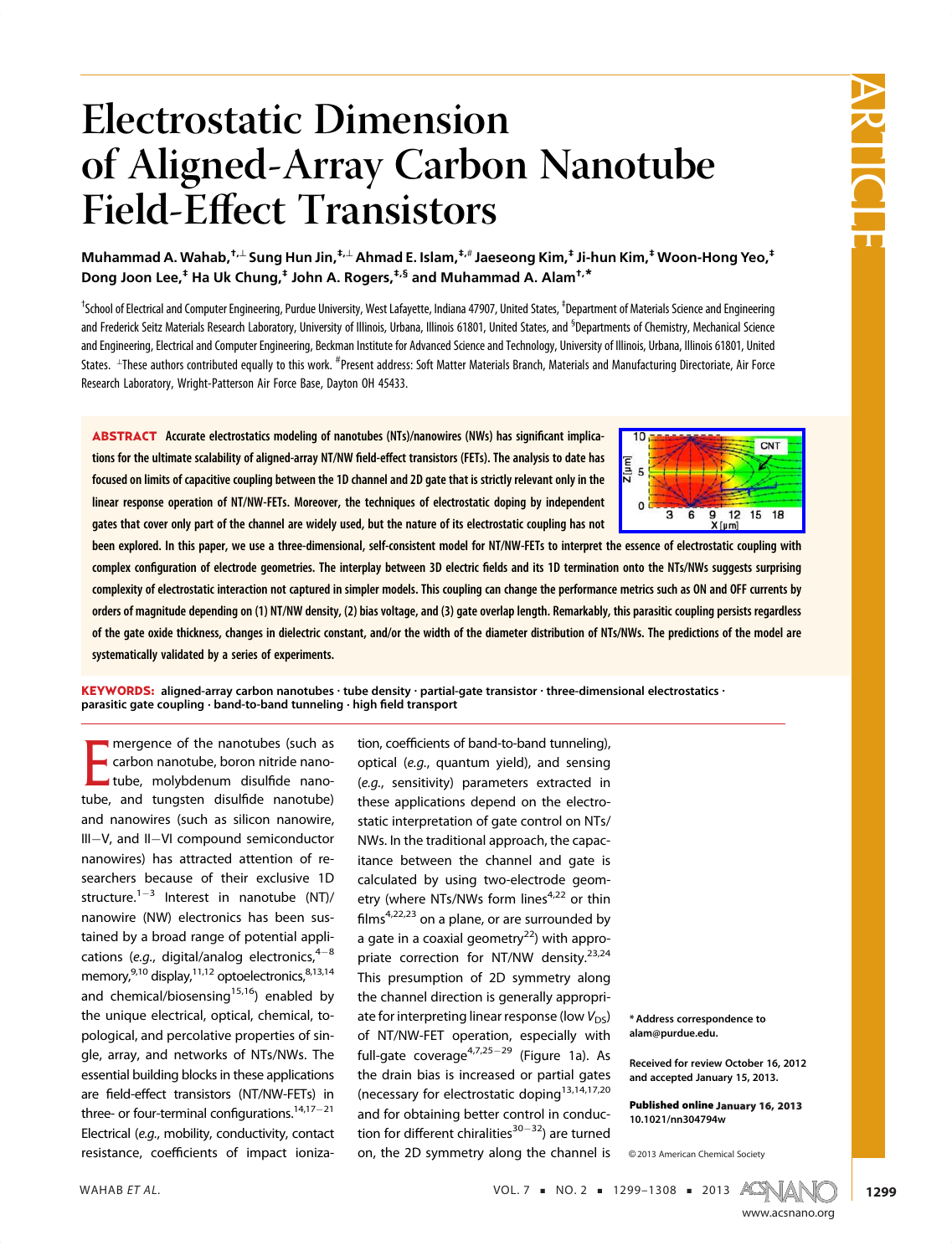

Figure 1. Schematic illustration of the electric field distribution in a (a) full-gate CNTFET (FG-FET) and (b) partial-gate CNTFET (PG-FET), with CNT as the channel. For FG-FET, the gate dictates the electrostatics of CNTs, whereas for PG-FET, the gate controls CNT electrostatics of the entire overlap region (length:  $L_{OV}$ ) and part of the underlap region (length:  $L_{UN}$ ) through parasitic coupling. As we show later, the extent of this coupling depends on CNT density (N). Here,  $W_C = 1/N$  is the electrostatic width shared by one CNT in an array,  $L_{D(5)}$  is the drain (source) length, and  $T_{SUB}$ ,  $T_{OX}$ , and  $T_G$  are the thickness of quartz substrate, gate oxide, and gate contact, respectively.

broken, and the 3D field lines from the electrodes terminate onto quasi-1D NT/NW conductors through fringing fields (Figure 1b). As a result, effective electro-<br>static dimension that appearings the relative control of static dimension that apportions the relative control of gate and drain over the channel (and corresponding performance metrics) of these devices evolves with  $\frac{1}{2}$ <br>biasing configuration.<sup>33,34</sup><br>biasing configuration.<sup>33,34</sup>

In this paper, we use a 3D electrostatic simulation of especially designed partial-gate FETs (PG-FETs) with variable single-wall carbon nanotube (CNT) density to explore the implications of three-dimensional electrostatic coupling between electrodes and NT/NW channels. (Although we analyze the carbon nanotubes in this work, the essential physics and conclusions should also be applicable for other 1D nanotube and nanowire transistors.) Our analysis offers an intuitive interpreta-<br>tion of the quolution of the paracitic rate control  $t$  (through fringing fields) as a function of biasing control of the parameters  $\overline{t}$ figuration, CNT density, and finite size of the electro-<br>des. Irrespective of the gate oxide thickness, dielectric constant, and CNT diameter, our theoretical results show the following: (1) The effect of 3D coupling is<br>meet cignificant for cignle tube or low depeity arrays most significant for single-tube or low-density arrays literature), and as a result, the performance metrics such as ON and OFF currents may differ by orders of meanitude from these predicted by traditional 2D electrostatic model. (2) Although parasitic gate-CNT<br>coupling is suppressed with increasing CNT density  $\epsilon$ -be residual coupling is still significant, and therefore,  $\epsilon$  where the density, and therefore,  $\epsilon$  $(z)$ 100 CNTs/ $\mu$ m), the OFF state tunneling current can-<br>not be prodicted by a 2D model, even for moderately not be predicted by a 2D model, even for moderately<br>high densities. (3) Device parameters such as mobility, tunneling coefficients, etc., extracted by 2D interpreta-<br>tion of these dovices, are likely to be incerrect. Finally tion of these devices, are likely to be incorrect. Finally, (4) the 2D limit is only approached asymptotically for ( $\theta$ ) the 2D limit is only approximately for  $(N > 100 \text{ CNTs/μm})$ .<br>The paper is organized as follows in the following

The paper is organized as follows. In the following section, we use a self-consistent simulation framework

diffusion transport.<sup>35</sup> The drift-diffusion model has  $\frac{1}{2}$  has the 1D drift of 1D drift the 1D drift of 1D drifts. been generalized to include tunneling and impact ionization phenomena and carefully calibrated to 1D transport in CNTs. This model is then applied to predict the characteristics of partial-gate FET (PG-FET) as a function of tube density  $(N)$ , gate overlap length  $\mu$  $(L_{\text{OV}})$ , and drain bias ( $V_{\text{DS}}$ ). We find that the complex electrostatic interaction in a PG-FET results in signifiand OFF currents as a function of device parameters. Theoretical predictions are later validated against a series of experiments. The universality of the model is series of experimental the universality of the model is<br>observed by analyzing the effects of gate oxide thick-<br>ness (T, ), dialectric constant (e, ), and CNT diameter ness ( $T_{\rm OX}$ ), dielectric constant ( $\varepsilon_{\rm OX}$ ), and CNT diameter  $(d)$ . We conclude the paper with a summary of the analysis and a few comments regarding the generality of our conclusions.

# RESULTS AND DISCUSSION

PG-FET Modeling and Simulation Results. The extent of deviation from classical 2D electrostatics and quasi-3D gate control on the electrostatics of PG-FET are simulated by varying  $N \sim 1/W_C$  of aligned-array CNTs (Figure 1b), where  $W_C$  is the spacing between the CNTs in an array. CNTs with diameter  $d = 1.74$  nm are spaced uniformly with pitch  $W_c$ . Self-consistent solution of the Poisson and drift-diffusion equations<sup>35</sup> with appropriate device geometry simulates the band profile and currents in PG-FET. Solution of the three-dimensional Poisson equation captures the effect of contact dimensions, and the drift-diffusion equation describes onedimensional carrier transport along the CNT. Anaadimensional carrier transport along the CNT. Ana-<br>https://www.carriers.fox.field.degraped.ort.org/bilit.25,35,36 lytical expressions for field-dependent mobility<br>2nd carrier depoities are salibrated from independent experiments, $37-39$  and CNTs are doped with acceptors  $t_{\rm{0}}$  capture the interface of  $\frac{40.41}{\mu}$  Me also use negatively charged interface defects.40,41 We also use<br>extensively and independently selibrated models for extensively and independently calibrated models for

WAHAB ET AL.  $VOL. 7 = NO. 2 = 1299-1308 = 2013$   $A C S \sim 1299 - 1308$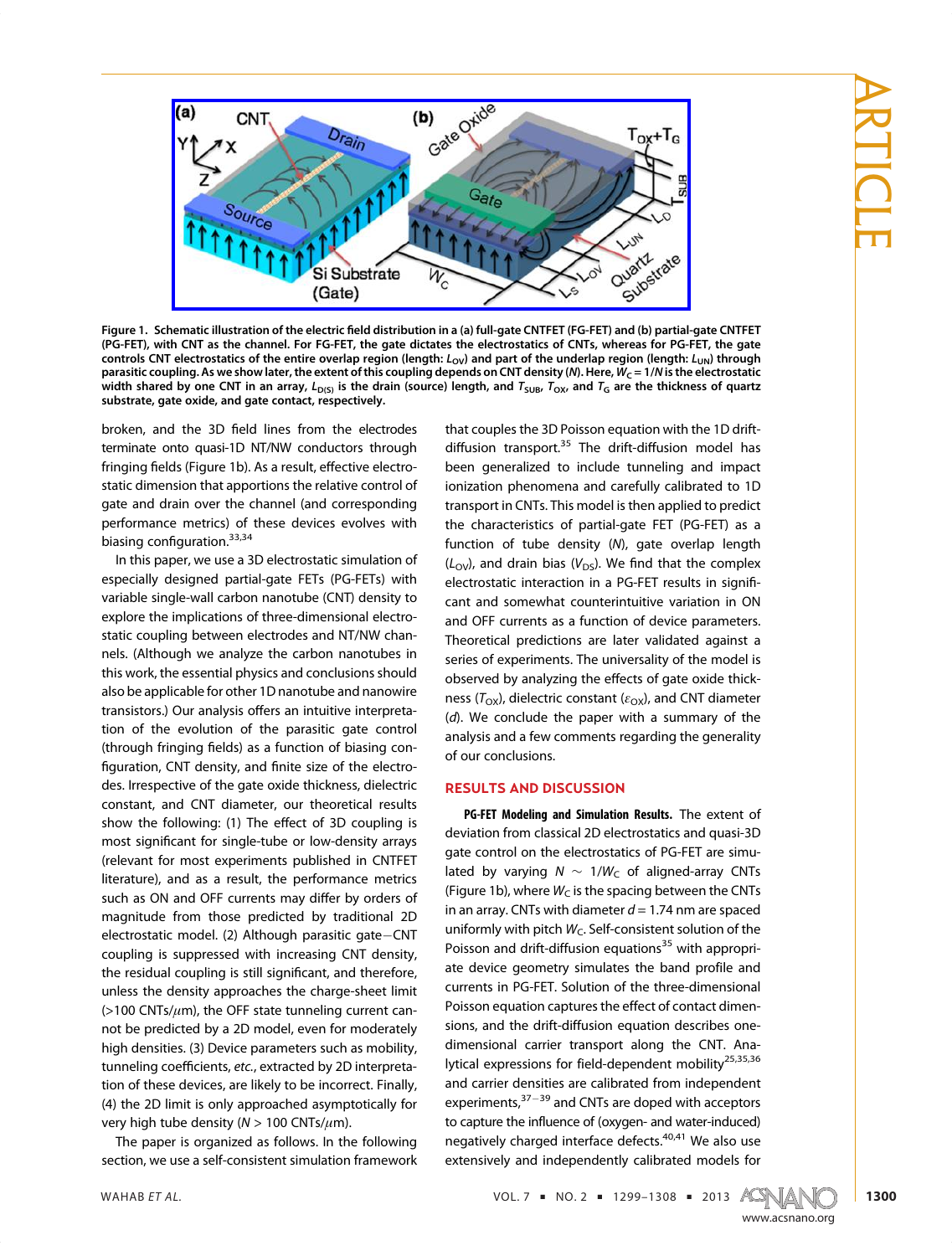ARTICLE



Figure 2. (a)  $I_{DS}-V_{GS}$  characteristics of PG-FET suggest strong dependence on N. (b) Plot of  $I_{DS}$  per CNT from such characteristics at  $V_{GS} = -20$  V ( $I_{ON}/N$ ) and  $V_{GS} = 20$  V ( $I_{OFF}/N$ ) as a function of N. A unique feature of V-shaped  $I_{OFF}/N$  vs N relationship is only expected from 3D electrostatic simulation of PG-FET. A dotted line drawn is the  $I_{ON}/N$  at charge-sheet limit (maximum attainable CNT density: <sup>∼</sup>574 CNTs of diameter 1.74 nm in 1 <sup>μ</sup>m width) condition. (c,d) Conduction band profiles for different N in ON and OFF states. (e)  $I_{ON}/N$  for any N is dominated by the thermionic injection of carriers (TH) over the holeenergy barrier near the source contact and subsequent drift of hole through CNTs. (f) In OFF state, BTBT is the dominant current component. The schematic band diagrams are shown in Supporting Information Figure 1a,b corresponding to lowdensity and high-density CNTs in order to explain different leakage current components in the OFF state.

the probability of band-to-band tunneling  $177$  (BTBT) and impact ionization<sup>42</sup> (II) at location x along the CNT<br>using superfulled and detailed the detailed that is the using ∼ exp[ $-E_{C,BTBT(III)}$ /(dV/dx)],<sup>42</sup> where |dV/dx| is the electric field along the channel direction and  $E_{\text{C,BTBT(III)}}$  $\sim 1/d^2$  is the critical field for BTBT (II). See Methods section for modeling details.

Figure 2a shows drain current  $(l_{DS})$  versus gate<br>veltage  $(l)$ , characteristics of a BC EET for a broad voltage ( $V_{GS}$ ) characteristics of a PG-FET for a broad range of  $N \sim 0.067-100$  CNTs/ $\mu$ m (with  $L_{\text{OV}} = 10 \ \mu$ m, channel length  $L = L_{\text{OV}} + L_{\text{UN}} = 30 \ \mu \text{m}$ ,  $L_{\text{S/D}} = 2 \ \mu \text{m}$ , oxide thickness  $T_{OX} = 400$  nm, source/drain contact thickness  $T_{S/D}$  = 40 nm, gate contact thickness  $T_G$  = 200 nm, and substrate thickness,  $T_{SUB} = 6 \,\mu m$ ) operated at high source-drain bias,  $V_{DS} = -20.1$  V. The  $I-V$  characteristics at all densities show features of ambi- $\frac{1}{2}$  polar transport. The decrease of ON current (*i.e.*,  $I_{DS}$ 

at  $V_{GS} = -20$  V) per CNT ( $I_{ON}/N$ ) in Figure 2b is expected using the classical drain current and oxide capacitance expressions of  $I_{DS} \sim C_{OX}(V_{GS} - V_T)V_{DS}$  and<br> $C = 2\pi\epsilon_0 e^{-N/\ln[\sinh(\pi/2T - (1-\sqrt{3})/N/(\sinh(\pi/2T))]}]$  $C_{OX}$  =  $2\pi\varepsilon_0\varepsilon_{OX}N/\ln[\sinh(\pi(2T_{OX} + d/2)N)/\sinh(\pi dN/$ 2)],<sup>4,23,43</sup> where  $\varepsilon_0$  is the free space permittivity and  $\varepsilon_{\text{OX}}$  is the dielectric constant of the gate oxide. Analytically calculated  $I_{DS}/N$  follows simulation (not shown), with differences that can be attributed to the full-gate<br>and partial-gate geometries used for analytical and simulation approaches, respectively. To calculate the highest density (i.e., charge sheet) limit of ON current,<br>lot us cancider a tightly packed array with CNT cancing let us consider a tightly packed array with CNT spacing equal to the diameter of the tube  $(\sim 1.74 \text{ nm})$ , with equal to the diameter of the tube (∼1.74 nm), with<br>corresponding donsity of a 574 CNTs (um We simulate corresponding density of <sup>∼</sup>574 CNTs/μm. We simulate the device for this CNT density and find that, in this highest density limit, the ON state current per CNT is

WAHAB ET AL.  $VOL. 7 = NO. 2 = 1299-1308 = 2013$   $ACS(M)$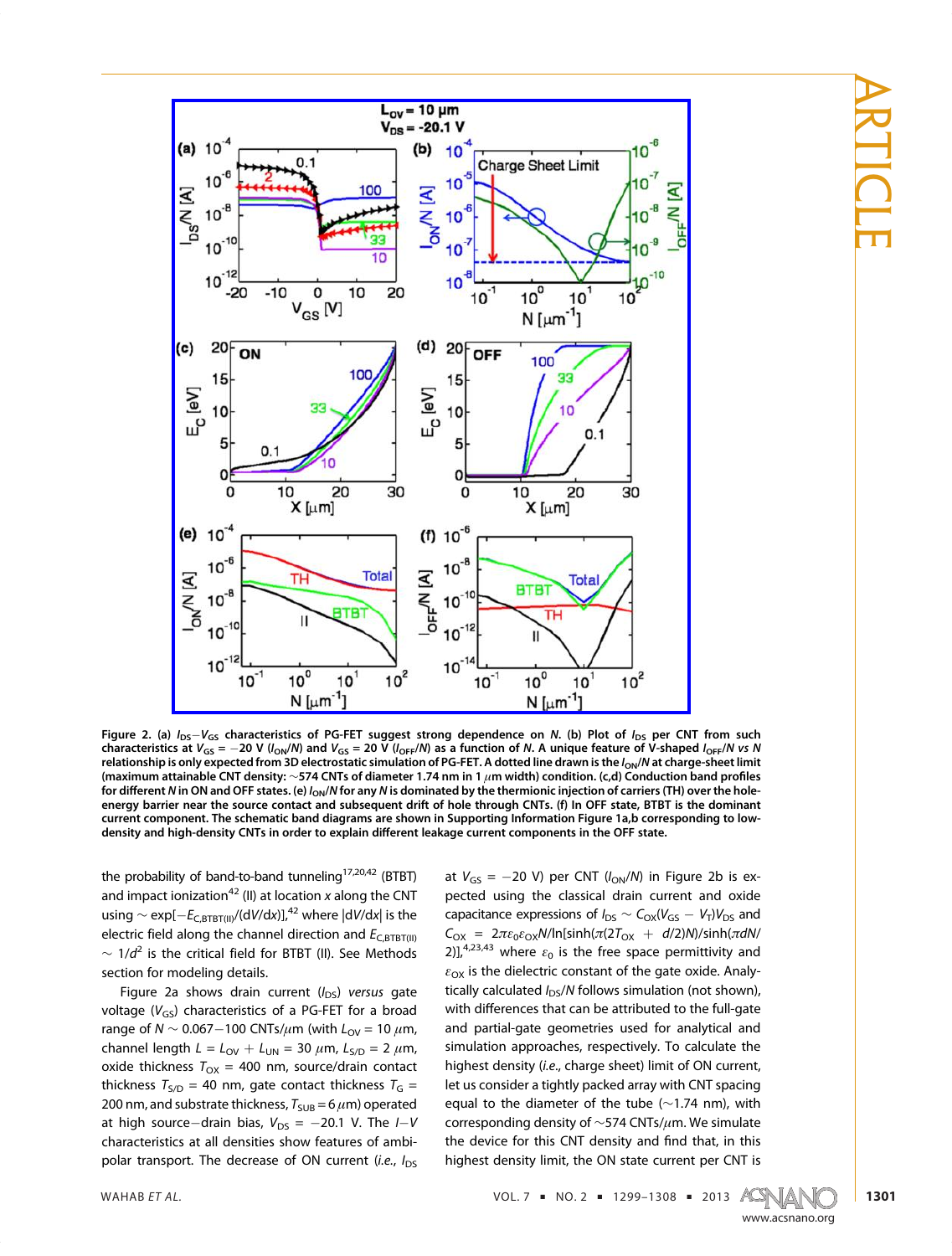ARTICLE



Figure 3. (a) Three-dimensional electric field lines (tangential to the surface) for PG-FET having  $N = 0.1$  CNTs/ $\mu$ m in the OFF state. The left blue bracket covering the 10  $\mu$ m gate length, together with the right blue, shows the region where electric field lines from the wings of the gate are terminating in the nanotube. Electric field lines under the white bracket prefer to terminate in the drain. (b,c) XZ cuts through the array of CNTs in the PG-FET of panel a for ON and OFF states. (d,e) Similar XZ cuts for PG-FET having N= 33 CNTs/μm.

~4.25  $\times$  10<sup>-8</sup> A, that is, 24.4  $\mu$ A/ $\mu$ m (see Figure 2b). This numerical result is within a factor of 2 of the current density obtained from a simple 2D charge-sheet calculation based on  $I_{DS}/N = 1/2\mu_{avg}(\epsilon_0\epsilon_{OX}/T_{OX})(d/L)(V_{GS} -$ <br> $\frac{1}{2}$  currecting the validity of our numerical simula  $V_T$ <sup>2</sup> tion. The profiles of the conduction band (Figure 2c)<br>in the ON state under the sate show bishes pull up (stronger channel inversion) of the barrier for smaller N<br>and result in higher  $l = \frac{\sum_{i=1}^{n} a_i}{\sum_{i=1}^{n} a_i}$ and result in higher  $I_{ON}$ . Figure 2e shows that thermionic (TH) injection of carriers over the hole-energy barrier near the source contact (injected carriers drift through near the source contact (injected cannot carriers drift through the CNT) is the dominant current component in the ON state.

The OFF current ( $I_{DS}$  at  $V_{GS}$  = 20 V) per CNT ( $I_{OFF}/N$ ) has V-shaped turn-around (Figure 2b): it first decreases as  $I_{\text{OFF}}/N \sim N^{-1}$  for  $N = 0.067 - 10$  CNTs/ $\mu$ m and then increases as I<sub>OFF</sub>/N ∼ N<sup>3</sup>, for N = 10−100 CNTs/ $\mu$ m. The<br>remarkable feature of L —is unexpected from classical remarkable feature of  $I_{\text{OFF}}$  is unexpected from classical<br>2D electrostatics that would suggest a monotonous decrease in  $I_{\text{OFF}}$  with N (like the  $I_{\text{ON}}$  vs N relationship shown in Figure 2d offers a clue regarding this non-<br>intuitive V shaped turn around of  $\ell_{\text{max}}$  as a function of intuitive V-shaped turn-around of  $I_{\text{OFF}}$  as a function of *N*. For same  $L_{\text{OV}}$ , PG-FET with  $N \sim 100 \text{ CNTs}/\mu \text{m}$  has a rapid potential drop near the beginning of underlap rapid potential drop near the beginning of underlapped processes.

WAHAB ET AL.  $VOL. 7 = NO. 2 = 1299-1308 = 2013$   $A C N 4$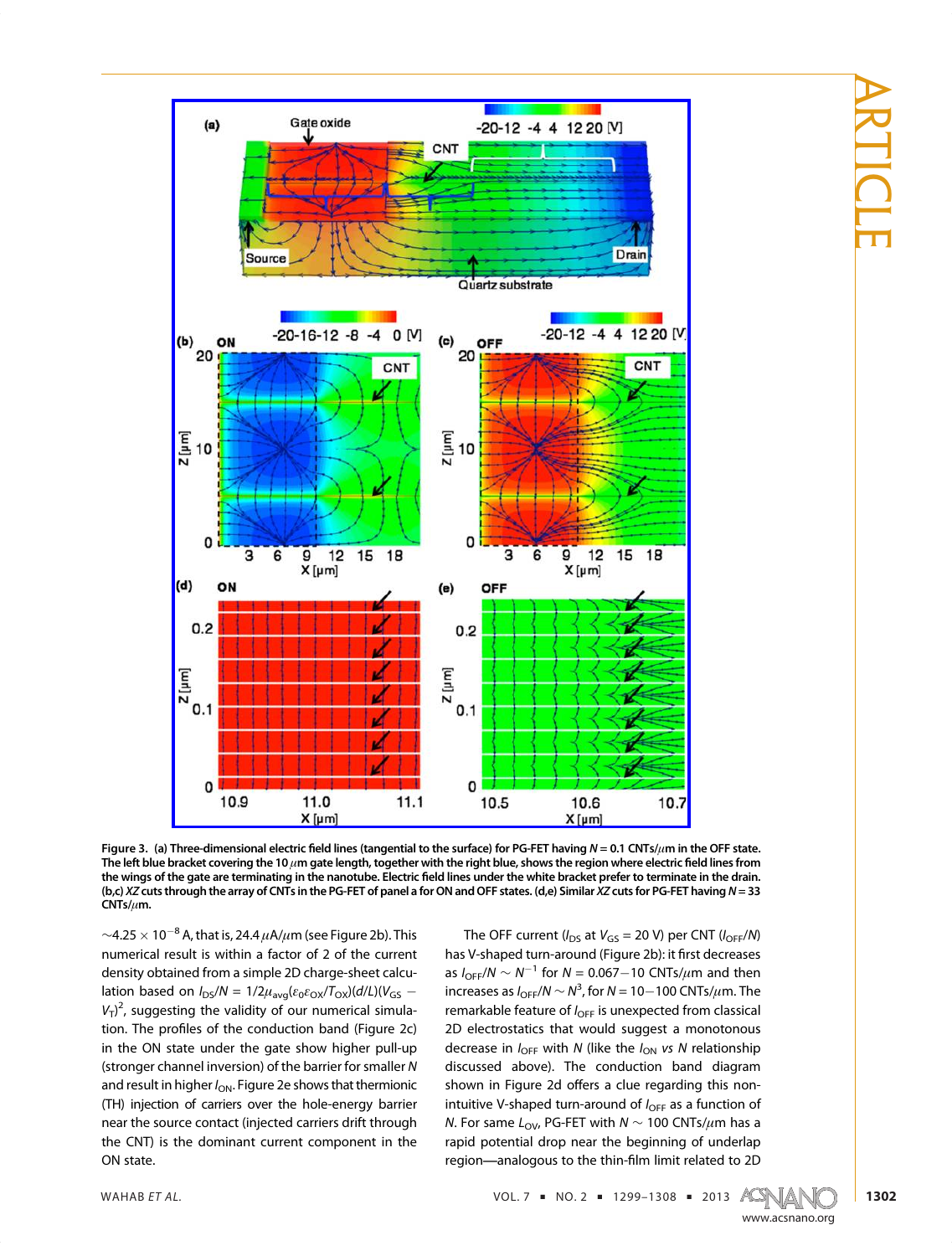ARTICLE



Figure 4. Simulated  $I_{DS}-V_{GS}$  characteristics for different  $L_{OV}$  in PG-FETs with (a)  $N = 0.1$  CNTs/ $\mu$ m, (c)  $N = 33$  CNTs/ $\mu$ m. Conduction band profiles for different  $L_{OV}$  in the OFF state of PG-FETs with (b)  $N = 0.1$  CNTs/ $\mu$ m, (d)  $N = 33$  CNTs/ $\mu$ m.

electrostatics.<sup>44,45</sup> Resultant high electric field (>40 kV/cm) in that region induces high BTBT (Figure 2f) and hence  $\frac{1}{\pi}$  region in that region is decreased, the gate parasitically<br>controls CNTs in the underlan region and reduces band bending and electric field, and hence BTBT<br>and  $l = \frac{(Figure 2f)_{\text{EQUC}}}{r}$  Revend the inflection point at and  $I_{\text{OFF}}$  (Figure 2f). Beyond the inflection point at  $N \sim 10$  CNTs/ $\mu$ m, parasitic effect reduces band bending near the beginning of the underlap region, but increases band bending (and electric field) near the drain<br>contact. This loads to increase PTPT and therefore. contact. This leads to increase BTBT and, therefore,  $I_{\text{OFF}}$ <br>(Figure 2f).

In order to understand the extent of parasitic gate In order to understand the extent of parasitic gate coupling in the underlap region, we explore the field profiles in PG-FET as obtained from 3D simulation and configurations. Figure 3a plots the 3D electric field<br>(tangential component to the surface) for a PG-FET  $(t_0, t_1)$  and  $t_0 = 0.1$  CNTs/ $\mu$ m biased in the OFF state with  $V_{GS} = 20.1$  CNTs/ $\mu$ m biased in the OFF state with  $V_{GS} = 20.1$  V. The field lines existents at the 20 V and  $V_{DS} = -20.1$  V. The field lines originate at the gate and terminate at the CNT and at the source and gate and terminates. The crucial role of finite density of states<br>drain contacts. The crucial role of finite density of states for a 1D CNT is obvious from the field profile: the field<br>lines from the 3D gate and drain must travel along the channel through the quartz substrate before they can terminate onto the nanotube. Of the 3D field profile, a<br>2D cut in the XZ plane through the CNT bighlights 2D cut in the  $XZ$  plane through the CNT highlights the salient features. Figure 3b,c plots such a 2D cut of the field profile in ON and OFF states, respectively, for  $M = 0.1$  CNTs/ $\mu$ m. Though the field line directions are  $N = 0.1$  CNTs/ $\mu$ m. Though the field line directions are opposite in ON and OFF states due to the opposite gate biases, the virtual extended gate length (the underlap region of CNT over which the gate has direct control) region of CNT over which the gate has direct control)<br>restaurant control CNT are  $\sim 8 \mu m$  in the underlap region for gate control CNT are  $\sim$ 8  $\mu$ m in the underlap region for substantial decay of the field, while the rest of the gate field lines couple directly to the drain contact, thereby<br>explaining the gradual drop of potential in the underlap region at the lower density limit in Figure 2d. This emergence of the virtual gate (beyond the geometric edge of the real gate) through parasitic coupling of the 2D gate to the 1D CNT creates the nontrivial variation in potential profile (and  $I_{OFF}/N$ ) as a func-<br>tion of N in Figure 2. The field lines from the gate of tion of <sup>N</sup> in Figure 2. The field lines from the gate of a PG-FET with high density of CNTs  $(N = 33 \text{ CNTs}/\mu\text{m})$ <br>for Figure 3d,e) terminate within a very short disfor Figure  $\left(\sim 0.7-1 \mu \text{m}\right)$  in the underlap region, while the rest of the underlap region is controlled by the drain as an equipotential region. Such equipotential region in the underlap results from the p-type doping of CNTs due to interface defects; this region behaves like an implicit drain contact and explains the  $\frac{1}{2}$ characteristic shape of potential drop along the CNT in the CNT in the CNT in the CNT in the CNT in the CNT in the CNT in the CNT in the CNT in the CNT in the CNT in the CNT in the CNT in the CNT in the CNT in the CNT in t

Figure 2d.<br>The extents of parasitic gate control in PG-FETs with low- and high-density CNTs are also evident when  $L_{\text{OV}}$ <br>is varied while keeping Land T<sub>re</sub> fixed Ear BC FET with is varied, while keeping L and  $T_{OX}$  fixed. For PG-FET with  $N$  ∼ 0.1 CNTs/ $μ$ m, an increase in  $L_{OV}$  increases  $I_{OFF}$  by orders of magnitude, while keeping the variation in  $I_{ON}$ relatively small (Figure 4a). Higher  $L_{\text{OV}}$  brings a larger part of the CNT under gate control and causes linear

WAHAB ET AL.  $VOL.7 = NO. 2 = 1299-1308 = 2013$   $ACS(M)$ 

www.acsnano.org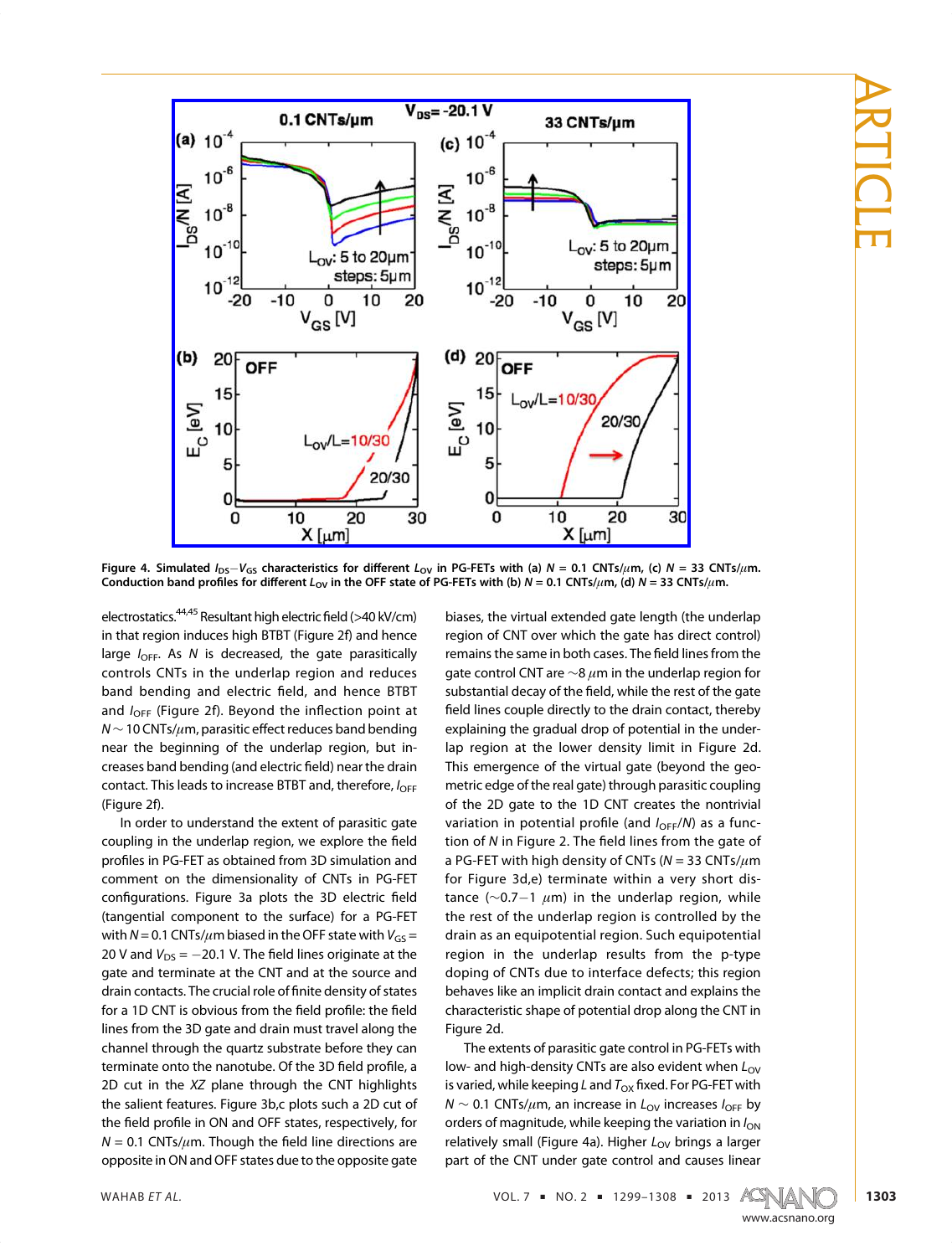

Figure 5. Simulated  $I_{DS}-V_{GS}$  characteristics for different  $V_{DS}$  in PG-FETs with (a)  $N = 0.1$  CNTs/ $\mu$ m, (b)  $N = 33$  CNTs/ $\mu$ m. Conduction band profiles for different  $V_{DS}$  in the OFF state of PG-FETs with (c)  $N = 0.1$  CNTs/ $\mu$ m, (d)  $N = 33$  CNTs/ $\mu$ m.

increase in  $I_{ON}$  with  $L_{OV}$ . Exponential increase in  $I_{OFF}$ with  $L_{\text{OV}}$  arises from the increase in band bending (*i.e.*, electric field) in the underlap region near the drain (Figure 4b). Since the BTBT component of  $I_{\text{OFF}}$  depends exponentially on the electric field, a linear increase in electric field with  $L_{\text{OV}}$  causes exponential increase in  $I_{\text{OFF}}$ . On the other hand, for PG-FET with  $N = 33 \text{ CNTs}/\mu \text{m}$ , parasitic gate control is less prominent and consequently the effect of  $L_{\text{OV}}$  variation is less dramatic<br>(Figure 4c). The only increase in Lumith Lumoults (Figure 4c). The only increase in  $I_{ON}$  with  $L_{OV}$  results from the increase in electrostatic control in a greater portion of the CNT. Electric field (=derivative of band<br>profiles in Figure 4d) in the underlap region with profiles in Figure 4d) in the underlap region with variation in  $L_{\text{OV}}$ , however, remains essentially similar; therefore, the  $I_{\text{OFF}}$  is unchanged.

We finally discuss the extent of parasitic gate con-<br>trol as a function of drain bias for PG-FETs having different CNT densities. Figure 5a (for  $N = 0.1$  CNTs/ $\mu$ m)<br>and 5b (for  $N = 32$  CNTs/ $\mu$ m) show higher increase in and 5b (for  $N = 33$  CNTs/ $\mu$ m) show higher increase in  $I_{ON}/N$  as  $V_{DS}$  changes from  $-0.1$  to  $-10.1$  V compared to the increase in  $I_{ON}/N$  for  $V_{DS} < -10.1$  V. The presence of hole fluxes both in the drain and in the source sides at smaller  $|V_{DS}|$  and the disappearance of the ones in the drain side at larger  $|V_{DS}|$  are the reasons for such  $I_{ON}/N$ variation.  $I_{\text{OFF}}$ , on the other hand, is controlled by electric field in the underlap region primarily through BTBT (Figure 2f); therefore,  $I_{\text{OFF}}$  increases exponentially with  $|V_{DS}|$  due to the increase in band bending (Figure 5c,d).

Experimental Validation. The three key theoretical predictions of parasitic gate coupling (i.e.,  $L_{\text{OV}}$  dependence of  $I_{\text{OFF}}/N$  in Figure 4,  $V_{\text{DS}}$  dependence of  $I_{\text{ON}}/N$  in Figure 5, and high OFF currents in Figure 5) in PG-FETs with low CNT density are explored using a series of experiments on PG-FETs with a single semiconducting CNT as the channel material. The low-density limit offers the most stringent test of the predictions of the model because the parasitic 3D-to-1D coupling is most pronounced for low tube densities.

Fabrication of such PG-FET (Schematic in Figure 6a) starts with the deposition of parallel stripes of iron  $(0.6 \text{ nm})$  as the catalyst on ST-cut quartz substrates, followed by CVD growth of single-wall aligned-array low-density  $(0.1 - 0.2 \text{ CNTs}/\mu\text{m})$  CNTs.<sup>4,46</sup> After photo-<br>litheoryphic definition of source and drain electrodes lithographic definition of source and drain electrodes (with  $L \sim 30 \mu m$  separation) via e-beam evaporation (Ti/Pd (2 nm/40 nm)) and lift-off, CNTs except those in narrow strips ( $\sim$ 3  $\mu$ m width) are completely removed<br>by reactive ion etching (RIE). Single CNT devices are  $\frac{1}{2}$  recenced *via* SEM (and/or AFM) among devices with  $\frac{1}{2}$  and  $\frac{1}{2}$  and  $\frac{1}{2}$  among devices with small numbers of CNTs, and the diameter of the CNT in spectroscopy. After triple layers of gate dielectric (SOG/  $A<sub>2</sub>O<sub>3</sub>/cross-linked PVA with effective oxide thickness  
\n(EOT) of 400 nm) are denocited on CNTs. Ti state metal$ (50 nm) is photolithographically defined with a gate  $\frac{1}{\pi}$  gate metallity defined with a gate overlap  $L_{\text{OV}} = 5 \mu \text{m}$  by e-beam evaporation and lift-off.<br>Finally, CNTs with semiconducting properties are con- $F_1$  finally, CNTs with semi-construction are considered by electrical measurements. After all electrical measurements  $\epsilon$  or  $\epsilon$  different  $V$ , are completed in vacuum measurements for different  $V_{DS}$  are completed in vacuum (pressure =  $1 \times 10^{-4}$  Torr and temperature = 60 °C) in

WAHAB ET AL.  $VOL. 7 = NO. 2 = 1299-1308 = 2013$   $ACS(M)$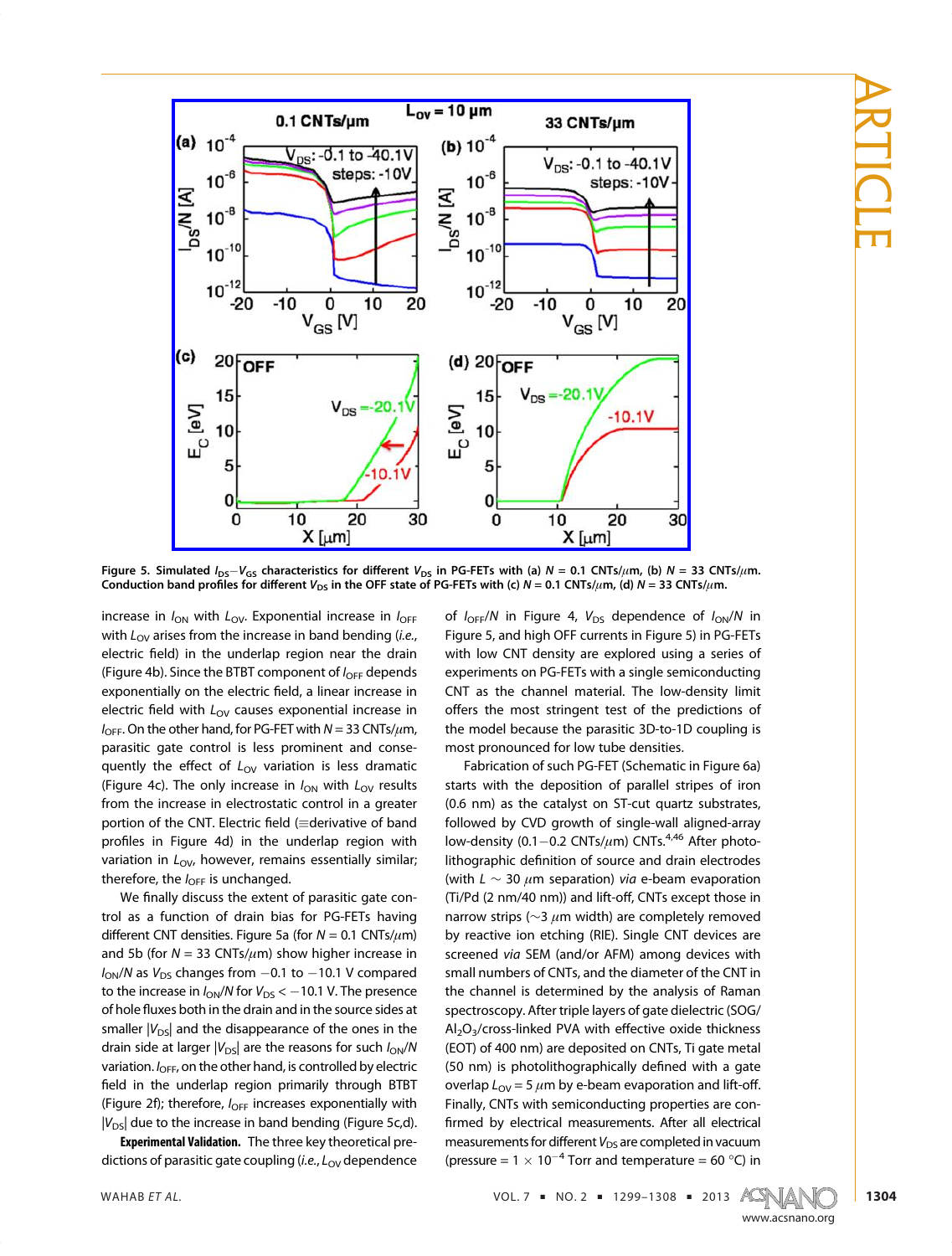

Figure 6. (a) Schematic of experimental structure of partial-gate CNTFET(PG-FET) with single semiconducting CNT (corresponding to  $N \le 0.1$  CNTs/ $\mu$ m limit) as the channel, (b) optical images for PG-FET with gradually increasing gate overlap from 5 to 20  $\mu$ m. Experimental  $I_{DS}-V_{GS}$  characteristics in PG-FETs with  $N=0.1$  CNTs/ $\mu$ m for (c)  $V_{DS} = -20.1$  V, (d)  $L_{OV} = 10 \mu$ m.

order to avoid electrical breakdown of the  $CNT<sub>1</sub><sup>47</sup>$  gate overlap ( $L_{OV}$ ) for the same CNT PG-FET is extended via the same method above, followed by the same electrical characterization for each  $L_{\text{OV}}$  condition (Figure 6b shows<br>optical micrograph of a BG EET with different  $L_{\text{OV}}$ ) In the optical micrograph of a PG-FET with different  $L_{OV}$ ). In the experimental structure, the source, drain, and gate contact widths are such that we can assume  $W_{G,SD} \sim 30 \ \mu m$ .<br>Indeed for  $W_{G,SD} \sim 10 \ \mu m$  devices show nogligible width Indeed for  $W_{G, S, D}$  > 10  $\mu$ m, devices show negligible width dependency and currents,  $I_{DS}/N$ , saturate (Figure 2b).<br>In this study, the diameter of the semiconducting CNT is **In this study, the diameter of the set the set the set the semi-**<br>Connecting Information Figure 2) and the illustration of (Supporting Information Figure 2), and the illustration of the experimental procedures is provided through the schematic diagram in Supporting Information Figure 5.

Figure 6c plots the measured  $I_{DS}-V_{GS}$  characteris-<br>ties during a  $V_{S} = 20$  to 20 V cureap for BG EETs with tics during a  $V_{GS} = -20$  to 20 V sweep for PG-FETs with different  $L_{\text{OV}}$  at fixed  $V_{\text{DS}}$ , while Figure 6d plots the same measured at different  $V_{DS}$  with fixed  $L_{OV}$ . Measurements are remarkably similar to the simulation results obtained for PG-FETs with low-density CNTs Figures 4a and 5a). ( $N \sim 0.1$  CNTs/μm is a good<br>controller to cimulate cine CNT BG EET as the current for  $N < 0.1$  CNTs/ $\mu$ m saturates in Figure 2b.) The<br>cubic differences in terms of bigber throshold veltage only differences in terms of higher threshold voltage and larger subthreshold slope in the experiment reflect the omission of trapping-detrapping dynamics of interface and bulk defects<sup>29</sup> during simulation.

The synopsis of the key features  $(I_{ON}, I_{OFF}$ , and  $I_{ON}/I_{OFF}$ ) of measured  $I_{DS}-V_{GS}$  characteristics is provided in Figure 7 for PG-FETs fabricated with various levels of  $L_{\text{OV}}$ . At fixed  $L_{\text{OV}}$ , an increase in  $V_{\text{DS}}$  increases both  $I_{\text{ON}}$  (Figure 7a) and  $I_{\text{OFF}}$  (Figure 7b) because of the increase in the electric field along the CNT. Variation in  $L_{\text{OV}}$  also produces expected linear variation in  $I_{ON}$  (Figure 7a) and exponential variation in  $I_{\text{OFF}}$  (Figure 7b) and, therefore, a decrease in  $I_{\text{ON}}/I_{\text{OFF}}$  at higher  $V_{\text{DS}}$  and higher  $L_{\text{OV}}$  (Figure 7c), as expected for PG-FETs with large contact widths. Simulation of PG-FET based on the model discussed above tion firms the experimental trend.<br> **Confirms the experimental trend.**<br> **Respective Department of Flatestatic Coupling.** The se

Parametric Dependence of Electrostatic Coupling. The re-<br>markably complex interplay between the 3D electric field and the 1D CNT discussed above cannot be described by simplified numerical or analytical models. To check for the universality/robustness of our results, We vary gate oxide thickness  $(T_{OX})$  and dielectric con-<br>stant (s) and CNT diameter (s) and the results are stant ( $\varepsilon_{\text{OX}}$ ) and CNT diameter (*d*), and the results are summarized in Supporting Information Figures 6–11 summarized in Supporting Information Figures 6–11<br>and Supporting costion 2. Although the Luck Lucker and Supporting section 2. Although the  $I_{DS}-V_{GS}$  char-<br>actoristics, change, slightly, as a function of dovise acteristics change slightly as a function of device<br>parameters, as long as a reasonably thick dielectric (such as quartz) is used as substrate for the CNT device, our results demonstrate that the gate channel parasitic coupling remains an important concern. This 3D capacitive coupling can be suppressed by using full-gate covering the entire channel. Even for partial gates, the coupling can be reduced by decreasing the gate width; see Supporting Information Figures 12 and 13. The gradual see supporting information rights 12 and 13. The gradual suppression of parasitic lines is obvious, especially at

WAHAB ET AL.  $VOL. 7$  = NO. 2 = 1299-1308 = 2013 ACWAN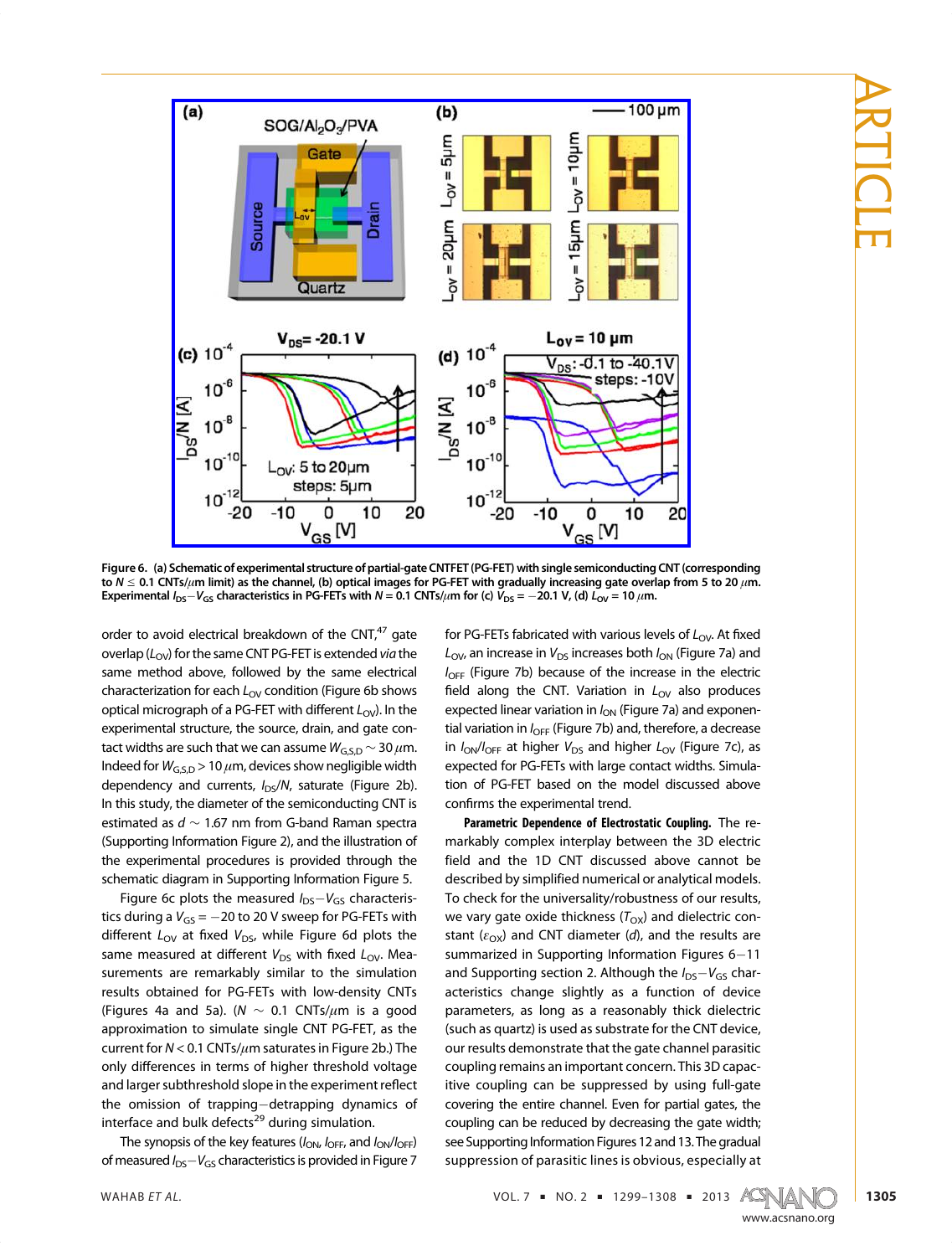

Figure 7. Simulated (open symbol) and experimental (solid symbol) (a)  $l_{ON}/N$  (at  $V_{GS} = -20 V$ ) vs  $V_{DS}$ , (b)  $l_{OFF}/N$  (at  $V_{GS} = 20 V$ ) vs  $V_{DS}$ , and (c)  $I_{ON}/I_{OFF}$  vs  $V_{DS}$ , as obtained from Figures 4–6.

0.1  $\mu$ m gate width, because the parasitic field lines originating at the wings of the wider gate are now absent. This offers us an opportunity to work with partial-gated test structures whose results can be interpreted by simple classical models uncorrupted  $\frac{1}{2}$ by fringing effects.

## **CONCLUSION**

In summary, we have used a three-dimensional self-<br>consistent model for partial-gate CNTFETs to demonstrate a surprisingly complex electrostatic interaction strate a surprisingly completed and 1D NTs/NWs. Our results<br>between 3D electric field and 1D NTs/NWs. Our results<br>show the following results (1) The paracitic coupling is most significant at low NT/NW densities, especially in the limit of electrotatically densed single NT/NW the limit of electrostatically doped, single NT/NW<br>devices. (2) Although the coupling is suppressed with increasing NT/NW densities, a V-shaped turn-around in increasing NT/NW densities, a V-shaped turn-around in the OFF current (Figure 2b) reflects the importance of

# densities. (3) Since the substrate always offers a path-<br>way for the 3D gate fields to terminate onto the 1D way for the 3D gate fields to terminate onto the 1D channel (Figure 1b) therefore, the parasitic coupling persists despite scaling of gate oxide thickness, increase in dielectric constant, and reduction of diameter of the NTs/NWs. (4) The OFF current is dominated by BTBT tunneling. At low NT/NW densities,  $I_{\text{OFF}}$  depends ex-<br>nonontially an overlap langth system the imporponentially on overlap length, suggesting the importance of parasitic coupling. (5) The asymptotic chargesheet limit is reached for partial gate devices at relatively high densities  $(>100 \text{ CNTs}/\mu\text{m})$ .<br>The complexity of electrostatic interaction suggests

The complexity of electrostatic interaction suggests<br>a careful reconsideration of carrier transport in electrostatically doped diodes, tunnel FET, various other statically doped diodes, tunnel FET, various other characterization/test structures, etc., widely used for parameter extraction and technology development of CNT-based nano- and optoelectronics.

#### **METHODS**

Modeling Details. The simulation model for PG-FET self-<br>consistently solves the electrostatics and charge density. To model electrostatics potential with the effect of contact dimen- $\frac{1}{2}$  sion we solve 3D Poisson equation sion, we solve 3D Poisson equation

$$
\nabla(\varepsilon \nabla V) = -\rho \tag{1}
$$

Here, V is the spatial-dependent electrostatics potential and<br>the material-dependent permittivity. Charge density is  $\alpha$  $\varepsilon$  is the material-dependent permittivity. Charge density is  $\rho =$ <br> $g(n - n - N^{-1})$  where a is the electron charge. Poisson equation  $q(p - n - N_a)$ , where q is the electron charge. Poisson equation<br>is linked with continuity and drift-diffusion through hole and is linked with continuity and drift-diffusion through hole and electron concentrations,  $p$  and  $n$ . The effect of negatively charged interfacial trap, $40,41$  because of the inevitable presence of oxygen and water molecules on the surface of the CNTs, is represented through ionized impurity concentration  $N_{\infty}$ , is represented the CNTs, i.e.,  $\frac{1}{N_{\infty}}$ 

the input in the set of the set of the following the following the following the following the set of the following the set of the set of the set of the set of the set of the set of the set of the set of the set of the set .  $T$  or a reduced to  $T$  or  $T$  , the following continuity equals continued continuity equals to  $T$ 

$$
\frac{1}{q}\frac{dI_n}{dx} - R + G_{BBT,n} + G_{II,n} + G_{SBT,n} = 0; \frac{1}{q}\frac{dI_p}{dx} + R - G_{BBT,p} \n- G_{II,p} - G_{SBT,p} = 0
$$
\n(2)

where  $R = \beta(np - n_i^2)$  is the radiative rate for direct band-to-<br>band recombination,<sup>35,48,49</sup>  $\beta$  is the recombination coefficient,<br>and *n*- is the intrinsic carrier concentration of the CNT Band-toand  $n_i$  is the intrinsic carrier concentration of the CNT. Band-to-<br>band tunneling, impact ionization, and Schottky barrier tunneling are represented as the generation in the CNT channel through the terms  $G_{\text{BTBT},n(p)}$ ,  $G_{\text{II},n(p)}$ , and  $G_{\text{SBT},n(p)}$ , respectively,

for electron (hole). The expressions for  $G_{\text{BTET,n(p)}}$ ,  $G_{\text{BTET,n(p)}}$ ,  $G_{\text{BDE}}$  and  $G_{\text{CFT}}$  (  $3^{35,51,52}$  along the channel region are  $G_{\text{II},\text{n(p)}}$ ,  $^{42}$  and  $G_{\text{SBT},\text{n(p)}}$ ,  $^{35,51,52}$  along the channel region are

$$
G_{\text{BTBT}, n(p)}(x) = \frac{5}{9} \frac{|dV/dx|^2 td}{\pi \hbar^2 v_F} \exp \left[ -\frac{E_G^2}{\delta \hbar v_F |dV/dx|} \right] \quad (3)
$$

$$
G_{II, n(p)}(x) = \frac{5 \times 10^3 I_S}{q} \exp \left[ -\frac{3E_G}{23.33|dV/dx|d} \right] \hspace{1cm} (4)
$$

 $G_{SBT, n(p)}$ 

$$
= \frac{\pi \left| \frac{dV}{dx} \right| ATtd}{k_B} \left[ exp \left[ -\frac{2\sqrt{2m}}{\hbar} \int_0^x \sqrt{E_{rv, C(V)}} dr \right] \ln \left[ \frac{1 + exp\eta_{n(p)}}{1 + exp\eta_{n(p), S}} \right] + exp \left[ -\frac{2\sqrt{2m}}{\hbar} \int_x^L \sqrt{E_{rv, C(V)}} dr \right] \ln \left[ \frac{1 + exp\eta_{n(p)}}{1 + exp\eta_{n(p), D}} \right] \right] \tag{5}
$$

Here,  $\hbar$  is the reduced Planck's constant,  $t$  is the wall thickness of the CNT, and  $|dV/dx|$  is the electric field along the channel direction. The Fermi velocity ( $v_F \sim 10^8$  cm/s) is a characteristic of the band structure of the SWNTs.<sup>17</sup> The band characteristic of the band structure of the SWNTs. The band<br>gap of CNTs is related to the diameter of the tubes,  $E_G = 0.7/d$ <br>eV.<sup>20</sup> so that RTRT generation is more propounced in larger ev, Tso that BTBT generation is more pronounced in larger<br>diameter CNTs, as expected. The ideality factor, δ ∼ 8.34, within

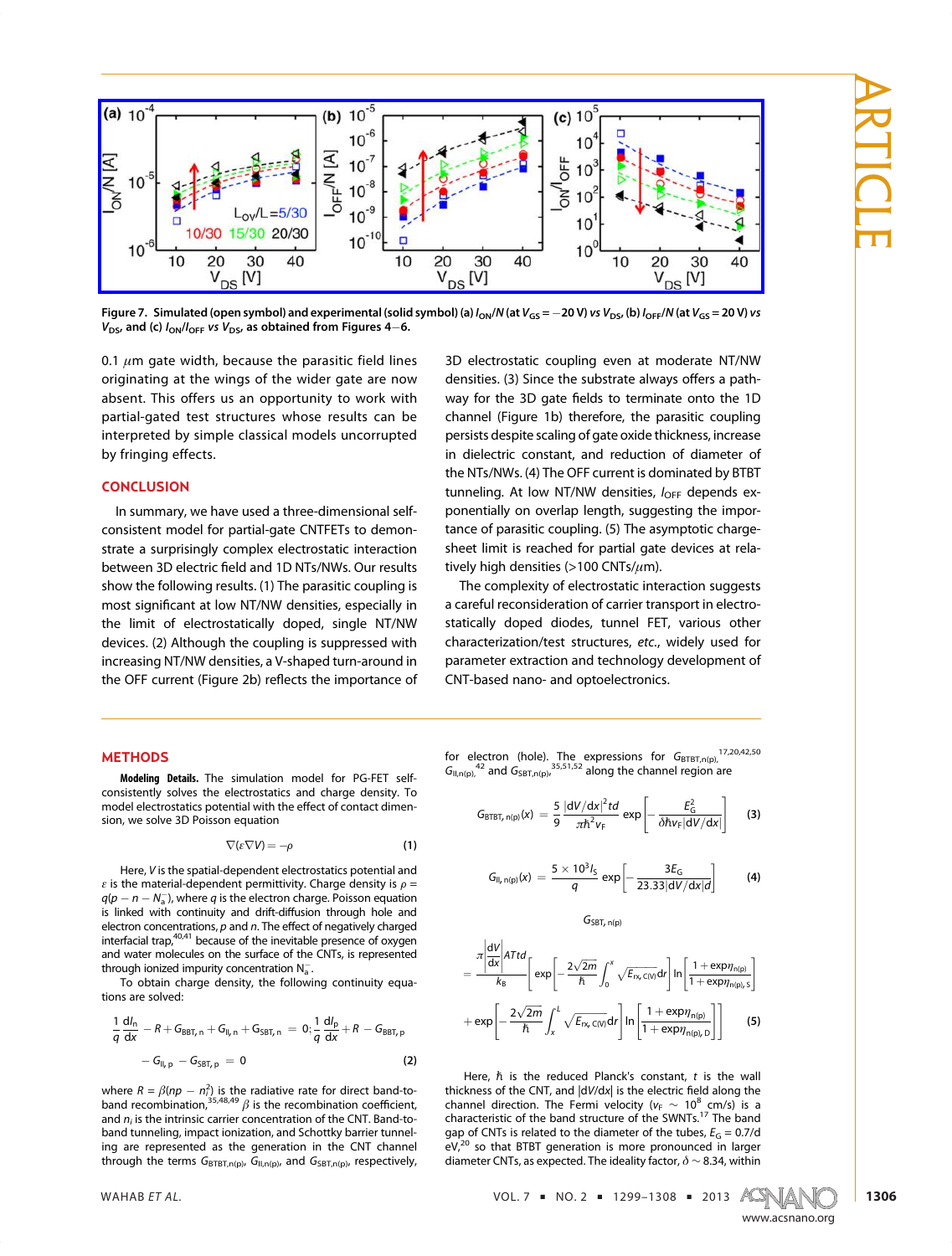the exponential function in eq 3 is used to match the theoretical results to the experiments (Figure 4 in the Supporting Information). It is noticeable that a simple analytical model uses a somewhat lower value of  $\delta \sim 2.78^{20,42}$  From eq 5,  $\eta_{n, S(D)} =$ <br>[Ferm = Fel/k=I, n, sm = [F<sub>1</sub> = Ferm]]/k=I, F, e= Fe(n) = Fe(x) F, y=  $(E_{F,S(D)} - E_C)/k_B T$ ,  $\eta_{D,S(D)} = (E_V - E_{F,S(D)})/k_B T$ ,  $E_{\text{PXC}} = E_C(r) - E_C(x)$ ,  $E_{\text{PX}} =$  $E_V(x) - E_V(r)$ , and r is a position variable along the channel. Effective mass of electron and hole is  $m = E_G m_0/20$ , where  $m_0$  is the mass of free carrier,  $E_{F,S(D)}$  is the Fermi energy for carriers in the mass of free carrier,  $E_{F,S(D)}$  is the Fermi energy for carriers in<br>S(D) contact  $A = 1.5 \times 10^2$   $E_0 A/cm^2$ /K<sup>2</sup> is the Bichardson S(D) contact,  $A = 1.5 \times 10^2$   $E_G A/cm^2/K^2$  is the Richardson<br>constant  $k_2$  is the Boltzmann constant and T is the lattice constant,  $k_B$  is the Boltzmann constant, and T is the lattice temperature.

The  $I_S$  used in the prefactor of the impact ionization generation is the summation of all other current components (flow eration is the summation of all other current components (flow<br>of the carriers may induce impact ionization depending on band bending magnitude and direction). In order for band-toband tunneling to take place, the band potential must bend above  $E_G/q$ . The drift-diffusion current for electron (hole)  $I_{n(p)}$  in eq. 2 is represented as eq 2 is represented as

$$
I_n = -q n \mu_{FE} \frac{dV}{dx} + q D_n \frac{dn}{dx}; \quad I_p = -q p \mu_{FE} \frac{dV}{dx} - q D_p \frac{dp}{dx} \quad (6)
$$

Here, the field-dependent mobility  $\mu_{FE}$  is a function of CNT neter  $^{25,35,36}$  and D<sub>LA</sub> is the diffusion coefficient of the diameter,<sup>25,35,36</sup> and  $D_{n(p)}$  is the diffusion coefficient of the electron (hole). The expressions *use* and  $D_{n(p)}$  are provided in electron (hole). The expressions  $\mu_{FE}$  and  $D_{n(p)}$  are provided in Supporting Information. Supporting Information Figure 3 sketches Figure 1 support The Supportion Information Figure 3 setches are explained in detail in the Supporting Information section 1

Conflict of Interest: The authors declare no competing<br>financial interest financial interest.

Acknowledgment. The work was funded by Materials Strucconductor Research Corporation. Devices were simulated using computational support from Network of Computational Nanotechnology at Purdue University.

technology at Purdue University. Supporting Information Available: Measurement and simulation procedures for 3D-CNTFETs. This material is available free of charge via the Internet at http://pubs.acs.org.

## REFERENCES AND NOTES

- 1. Dresselhaus, M. S.; Lin, Y. M.; Rabin, O.; Jorio, A.; Souza Filho, G. Nanowires and Nanotubes. *Mater. Sci. Eng., C* 2003, 23,<br>129–140 129–140.<br>2. Law, M.; Goldberger, J.; Yang, P. Semiconductor Nanowires
- 2. Law, M.; Goldberger, J.; Goldberger, J.; Annu. Rev. Mater. Res. 2004, 34, 83–122.<br>3. Xia Y. Yang, P. Sun, Y. Wu, Y. Mayers R. Gates, R. Yin, Y. Kim
- 3. Xia, Y.; Yang, P.; Sun, Y.; Wu, Y.; Mayers, B.; Gates, B.; Yin, Y.; Kim, F.; Yan. H.One-Dimensional Nanostructures: Synthesis. Charr. Tan, H. Anne, H. (2003, 15, 353–389.<br>acterization, and Applications. Adv. Mater. 2003, 15, 353–389.<br>Kang-S. L.: Kocabas, C.: Ozel, T.: Shim, M.: Pimparkar, N.:
- 4. Kang, S. J.; Kocabas, C.; Ozel, T.; Shim, M.; Pimparkar, N.; Alam, M. A.; Rotkin, S. V; Rogers, J. A. High-Performance Electronics Using Dense, Perfectly Aligned Arrays of Single-Walled Carbon Nanotubes. Nat. Nanotechnol. 2007, 2,<br>230–236
- 230–236.<br>5. Koswatta, S. O.; Valdes-Garcia, A.; Steiner, M. B.; Lin, Y.-M.; Avouris, P. Ultimate RF Performance Potential of Carbon Avouris, P. Ultimate RF Performance Potential of Carbon Electronics. IEEE Trans. Microwave Theory Tech. <sup>2011</sup>, <sup>59</sup>,
- 2739–2750.<br>5. Ryu, K.; Badmaev, A.; Wang, C.; Lin, A.; Patil, N.; Gomez, L.; Kumar, A.; Mitra, S.; Wong, H.-S. P.; Zhou, C. CMOS-Analogous Wafer-Scale Nanotube-on-Insulator Approach for Submicrometer Devices and Integrated Circuits Using Aligned Nanotubes. <u>Nano Lett</u>. **2009**, 9, 189–197.<br>Kocabas. C.: Pimparkar. N.: Yesilvurt. Q.: Kang. S. L.: Alam.
- 7. Kocabas, C.; Pimparkar, N.; Yesilyurt, O.; Kang, S. J.; Alam, Transport through Large Scale, Partially Aligned Arrays of Single-Walled Carbon Nanotubes in Thin Film Type Transistors. <u>Nano Lett</u>. **2007**, 7, 1195–1202.<br>Li Y : Ojan E : Xiang. L: Lieber C. M. Nanowire Electronic
- and Optoelectronic Devices. <u>Mater. Today</u> 2006, 9, 18–27.<br>
9. Xiong, E: Liao, A. D.: Estrada D.: Pop. E. Low: Power Switch-
- 9. Xiong, F.; Liao, A. D.; Estrada, D.; Pop, E. Low-Power Switch-Electrodes. <u>Science</u> 2011, 332, 568–570.
- 10. Lee, S.-H.; Jung, Y.; Agarwal, R. Highly Scalable Non-volatile Nat. Nanotechnol. **2007**, 2, 626–630.<br>Opatkiewicz I. Lemieux. M. C.: Bao. Z. Nanotubes. op
- 11. Opatkiewicz, J.; Lemieux, M. C.; Bao, Z. Nanotubes on Electronic Displays. ACS Nano 2010, 4, 2975–2978.<br>Sun X. W.: Wang, L. X. East Switching Electrochromic
- 12. Display Using a Viologen-Modified ZnO Nanowire Array<br>Electrode Nano Lett 2008 8 1884–1889 Electrode. *Nano Lett.* 2008, 8, 1884–1889.<br>13. Gabor, N. M.; Zhong, Z.; Bosnick, K.; Park, J.; McEuen, P. L.
- 13. Extremely Efficient Multiple Electron—Hole Pair Genera-<br>tion in Carbon Nanotube Photodiodes Science 2009 325 tion in Carbon Nanotube Photodiodes. Science 2009, 325, 1367–1371.<br>14. Mueller, T.; Kinoshita, M.; Steiner, M.; Perebeinos, V.; Bol,
- 14. A.; Farmer, D. B.; Avouris, P. Efficient Narrow-Band Light<br>Emission from a Single Carbon Nanotube P–N Diode Nat Emission from a Single Carbon Nanotube P-N Diode. Nat. Nanotechnol. 2010, 5, 27–31.<br>15. Kim, S. N.; Rusling, J. F.; Papadimitrakopoulos, F. Carbon
- Nanotubes for Electronic and Electrochemical Detection of Biomolecules. Adv. Mater. 2007, 19, 3214–3228.<br>Nair P. R.: Alam M. A. Design Considerations of Silicon
- Nanowire Biosensors. <u>IEEE Trans. Electron Devices</u> 2007, 54,<br>3400–3408 3400-3408.<br>17. Jena, D.; Fang, T.; Zhang, Q.; Xing, H. Zener Tunneling in
- Semiconducting Nanotube and Graphene Nanoribbon P-N Junctions. Appl. Phys. Lett. **2008**, 93, 112106.<br>Gruper. G. Carbon Nanotube Transistors for Biosensing
- 18. Grund, Gruner, Gruner, Gruner, Gruner, Grund, Applications. Proc. SPIE 2005, 5592, 175–182.<br>19. Franklin, A. D.: Chen. Z. Length Scaling of Carbon Nano-
- 19. Franklin, A. D.; Chen, A. D., Chen, Z. 2010, 5, 858–862.<br>20. Bosnick K.: Gabor N.: McEuen, P. Transport in Carbon
- Nanotube P-I-N Diodes. Appl. Phys. Lett. 2006, 89, 163121.<br>21 Liu C-H · Wu C-C · Zhong. Z. A Fully Tunable Single-
- Walled Carbon Nanotube Diode. Nano Lett. 2011, 11,<br>1782–1785 1782–1785.
- 22. Guo, J.; Goasguen, S.; Lundstrom, M.; Datta, S. Metal-Insulator-Semiconductor Electrostatics of Carbon Nanotubes. Appl. Phys. Lett. 2002, 81, 1486-1488.<br>23. Cao, Q.; Xia, M.; Kocabas, C.; Shim, M.; Rogers, J. A.; Rotkin,
- 5. V. Gate Capacitance Coupling of Singled-Walled Carbon S. V. Gate Capacitance Coupling of Singled-Walled-Walled-Walled Carbon<br>Nanotube Thin-Film Transistors. <u>Appl. Phys. Lett</u>. **2007**, 90,<br>023516
- 24. Nair, P. R.; Alam, M. A. Performance Limits of Nanobiosen-24. Nair, *Appl. Phys. Lett.* 2006, 88, 233120.<br>Sors. <u>Appl. Phys. Lett.</u> 2006, 88, 233120.<br>25. Zhou. X: Park. L.V: Huang. S: Liu. L: McEuen. P. Band
- 25. Zhou, X.; Park, J.-Y.; Huang, S.; Liu, J.; McEuen, P. Band<br>Structure, Phonon Scattering, and the Performance Limit of Single-Walled Carbon Nanotube Transistors. Phys. Rev.<br>Lett. **2005**. 95. 146805 Lett. 2005, 95, 146805.<br>26. Estrada, D.; Dutta, S.; Liao, A.; Pop, E. Reduction of
- Hysteresis for Carbon Nanotube Mobility Measurements . <sub>19</sub> - Land Characterization. Nanotechnology 2010, 21,<br>Using Pulsed Characterization. <u>Nanotechnology</u> 2010, 21,<br>85702 85702.<br>27. Kumar, S.; Pimparkar, N.; Murthy, J. Y.; Alam, M. A. Self-
- Consistent Electrothermal Analysis of Nanotube Network Transistors. <u>J. Appl. Phys</u>. **2011**, *109*, 014315.<br>Pimparkar, N.: Alam, M. A. A. "Bottom-Un" Bedefinition for
- 28. Pimparkar, N.; Alam, M. A. A "Bottom-Up" Redefinition for Mobility and the Effect of Poor Tube-Tube Contact on the Performance of CNT Nanonet Thin-Film Transistors. IEEE Electron Device Lett. 2008, 29, 1037-1039.<br>29. Jin, S. H.; Islam, A. E.; Kim, T.; Kim, J.; Alam, M. A.; Rogers, J. A.
- 29. Sources of Hysteresis in Carbon Nanotube Field-Effect<br>Transistors and Their Elimination via Methylsilovane En-Transistors and Their Elimination via Methylsiloxane Encapsulants and Optimized Growth Procedures. Adv. Funct. Mater. 2012, 22, 2276–2284.<br>30. Alam, K.; Lake, R. Performance of 2 nm Gate Length Carbon
- 30. Manotube Field-Effect Transistors with Source/Drain Un-<br>derlans Appl Phys Lett 2005 87 073104 derlaps. Appl. Phys. Lett. 2005, 87, 073104.
- 31. Heinze, S.; Tersoff, J.; Avouris, P. Electrostatic Engineering of Nanotube Transistors for Improved Performance. Appl. Phys. Lett. 2003, 83, 5038-5040.<br>32. Lin, Y.-M.; Appenzeller, J.; Avouris, P. Ambipolar-to-Unipolar
- Conversion of Carbon Nanotube Transistors by Gate Structure Engineering. <u>Nano Lett</u>. **2004**, 4, 947–950.<br>Eiori. G.: Jannaccone. G.: Klimeck. G. A. Three-Dimensional
- Fiori, G.; Iannaccone, G.; Klimeck, G. A Three-Dimensional<br>Simulation Study of the Performance of Carbon Nanotube Simulation Study of the Performance of Carbon Nanotube



www.accom

VAI